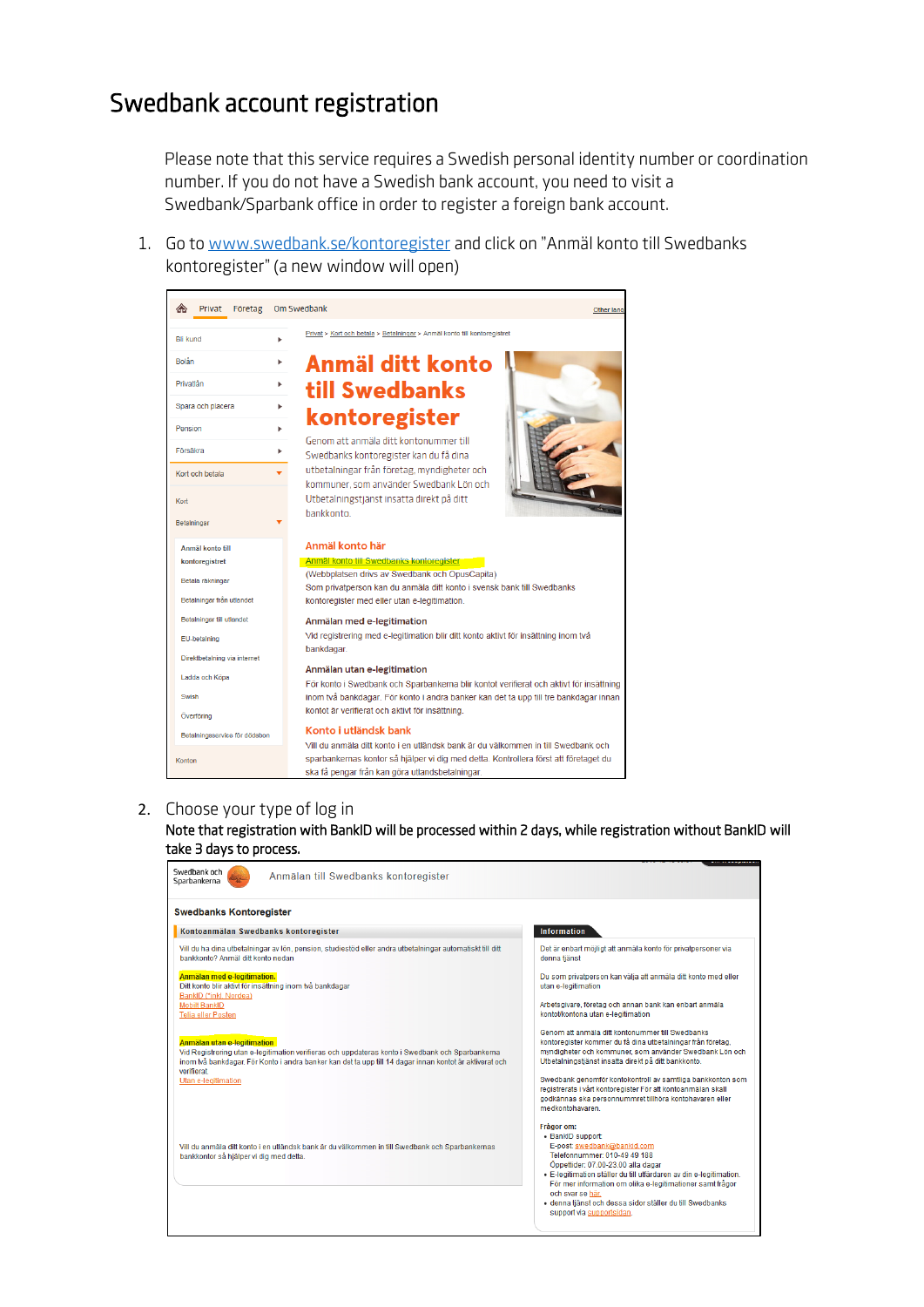**Registration with e-legitimation (BankID):**

3. Register required account details

| Swedbank och<br>Anmälan till Swedbanks kontoregister<br>Sparbankerna                                                                                                                                                                                                                                         |  |  |  |  |  |
|--------------------------------------------------------------------------------------------------------------------------------------------------------------------------------------------------------------------------------------------------------------------------------------------------------------|--|--|--|--|--|
| Registrera anmälan till Swedbanks kontoregister                                                                                                                                                                                                                                                              |  |  |  |  |  |
| Registrera ditt kontonummer                                                                                                                                                                                                                                                                                  |  |  |  |  |  |
| Du har loggat in med din e-legitimation och är nu identifierad och kan säkert anmäla eller ändra ditt konto i<br>Swedbanks kontoregister genom att fylla i nedanstående uppgifter.                                                                                                                           |  |  |  |  |  |
| Personnummer                                                                                                                                                                                                                                                                                                 |  |  |  |  |  |
| Typ av konto<br>$\circledcirc$ Bankkonto $\circlearrowright$ Personkonto i Nordea (eget personnr) $\circlearrowright$ Plusgiro                                                                                                                                                                               |  |  |  |  |  |
| Clearingnummer                                                                                                                                                                                                                                                                                               |  |  |  |  |  |
| Kontonummer                                                                                                                                                                                                                                                                                                  |  |  |  |  |  |
| E-postadress<br>Fortsät                                                                                                                                                                                                                                                                                      |  |  |  |  |  |
| Du kan även besöka något av våra kontor för att anmäla ditt konto eller uppdatera kontouppgifter.                                                                                                                                                                                                            |  |  |  |  |  |
| Swedbank genomför en kontokontroll av samtliga bankkonton som registreras i vårt kontoregister. Konto i<br>Swedbank och Sparbankerna verifieras och uppdateras i kontoregistret inom två bankdagar. Övriga<br>konton kontrolleras i respektive bank och kan ta upp till 3 bankdagar innan den är verifierad. |  |  |  |  |  |
| Är kontot inkorrekt kommer det att rensas från kontoregistret och du meddelas då via den e-postadress<br>som du uppger vid signeringen på nästa sida.                                                                                                                                                        |  |  |  |  |  |

Personnummer = personal identity number or "samordningsnummer" Kontonummer = account number E-postadress = e-mail address

Click on **Fortsätt** to continue to the next step.

- 4. Verify and sign your information
	- Swedbank och Successing Seri

Anmälan till Swedbanks kontoregister

## Signera anmälan till Swedbanks kontoregister med BanklD

| 2016-12-15 10:21:22.                  |  |  |  |
|---------------------------------------|--|--|--|
| Jag anmäler härmed följande uppgifter |  |  |  |
| till Swedbanks kontoregister.         |  |  |  |
| Personnummer: <b>WARRANGER</b>        |  |  |  |
| Bank: <b>Supplimant</b>               |  |  |  |
| Clearingnummer: 2007                  |  |  |  |
| Kontonummer: Service                  |  |  |  |
| E-post: contribute                    |  |  |  |
|                                       |  |  |  |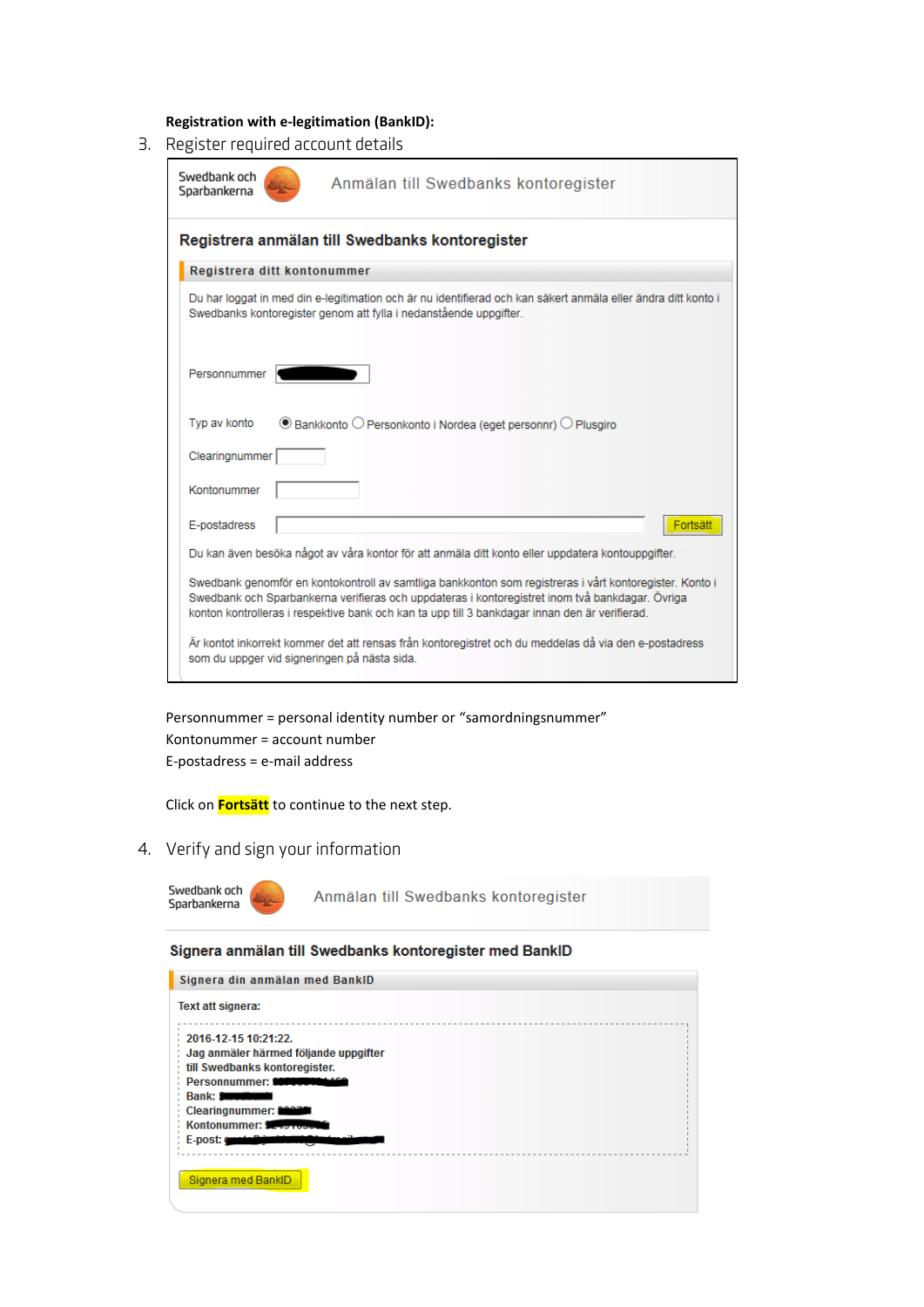## **Registration without e-legitimation (BankID):**

1. Start the registration by typing in the Captcha seen in the window below.



# 2. Register required account details

| Swedbank och<br>Anmälan till Swedbanks kontoregister<br>Sparbankerna                                                                                                                                                                                                                                                                                                                                                                                                          |                                                                                                                                                                                                                                                                                                                                                                                                                                                         |
|-------------------------------------------------------------------------------------------------------------------------------------------------------------------------------------------------------------------------------------------------------------------------------------------------------------------------------------------------------------------------------------------------------------------------------------------------------------------------------|---------------------------------------------------------------------------------------------------------------------------------------------------------------------------------------------------------------------------------------------------------------------------------------------------------------------------------------------------------------------------------------------------------------------------------------------------------|
| Registrera anmälan till Swedbanks kontoregister<br>Registrera ett kontonummer   Registrera flera kontonummer                                                                                                                                                                                                                                                                                                                                                                  |                                                                                                                                                                                                                                                                                                                                                                                                                                                         |
| Kontoanmälan                                                                                                                                                                                                                                                                                                                                                                                                                                                                  | Gör så här                                                                                                                                                                                                                                                                                                                                                                                                                                              |
| Swedbank genomför en kontokontroll av samtliga bankkonton som registreras i vårt kontoregister. Konto i<br>Swedbank och Sparbankerna verifieras och uppdateras i kontoregistret inom två bankdagar. Övriga<br>konton kontrolleras i respektive bank och kan ta upp till 3 bankdagar innan den är aktiverad.<br>Är kontot inkorrekt kommer det att rensas från kontoregistret och du meddelas då via den e-postadress<br>som du uppger på nästa sida.<br>Personnummer<br>Angra | · Välj om du vill registrera ett eller flera konton.<br>· Om du vill anmäla flera klickar du på länken registrera flera<br>kontonummer.<br>• FvII i personnummer 12 siffror<br>• Välj sedan typ av konto<br>· Fyll i clearingnummer och sedan kontonummer<br>· Sätt en bock i rutan att du läst kontoinformationen och klicka<br>sedan på fortsätt                                                                                                      |
| Typ av konto<br>● Bankkonto O Personkonto i Nordea (eget personnummer)<br>Clearingnummer<br>Kontonummer<br>Fortsätt<br>Avbryt<br>Ja, jag har tagit del av informationen ovan.                                                                                                                                                                                                                                                                                                 | <b>Information</b><br>· Kontonummret består av två delar, dels ett clearingnummer<br>och dels ett kontonummer<br>· Clearing-, konto- och plusgironummer skrivs i en rak följd utan<br>bindestreck, punkter eller mellanslag.<br>• Clearingnummer i Swedbank och Sparbankerna har fem<br>siffror<br>· Övriga banker har fyra siffror.<br>· Clearingnummer anges inte för personkonto i Nordea<br>Följande bankers konto kan inte anmälas via denna sida; |
|                                                                                                                                                                                                                                                                                                                                                                                                                                                                               | Plusgironummer, Avanzabank, GE Money Bank, Trygg Banken,<br>Resursbank, DNB Nor (9260-9269), Landshypotek, Ekobanken.<br>Du kan även besöka något av våra kontor för att anmäla ditt<br>konto eller uppdatera kontouppgifter                                                                                                                                                                                                                            |

Personnummer = personal identity number or "samordningsnummer" Kontonummer = account number

Click on **Fortsätt** to continue to the next step.